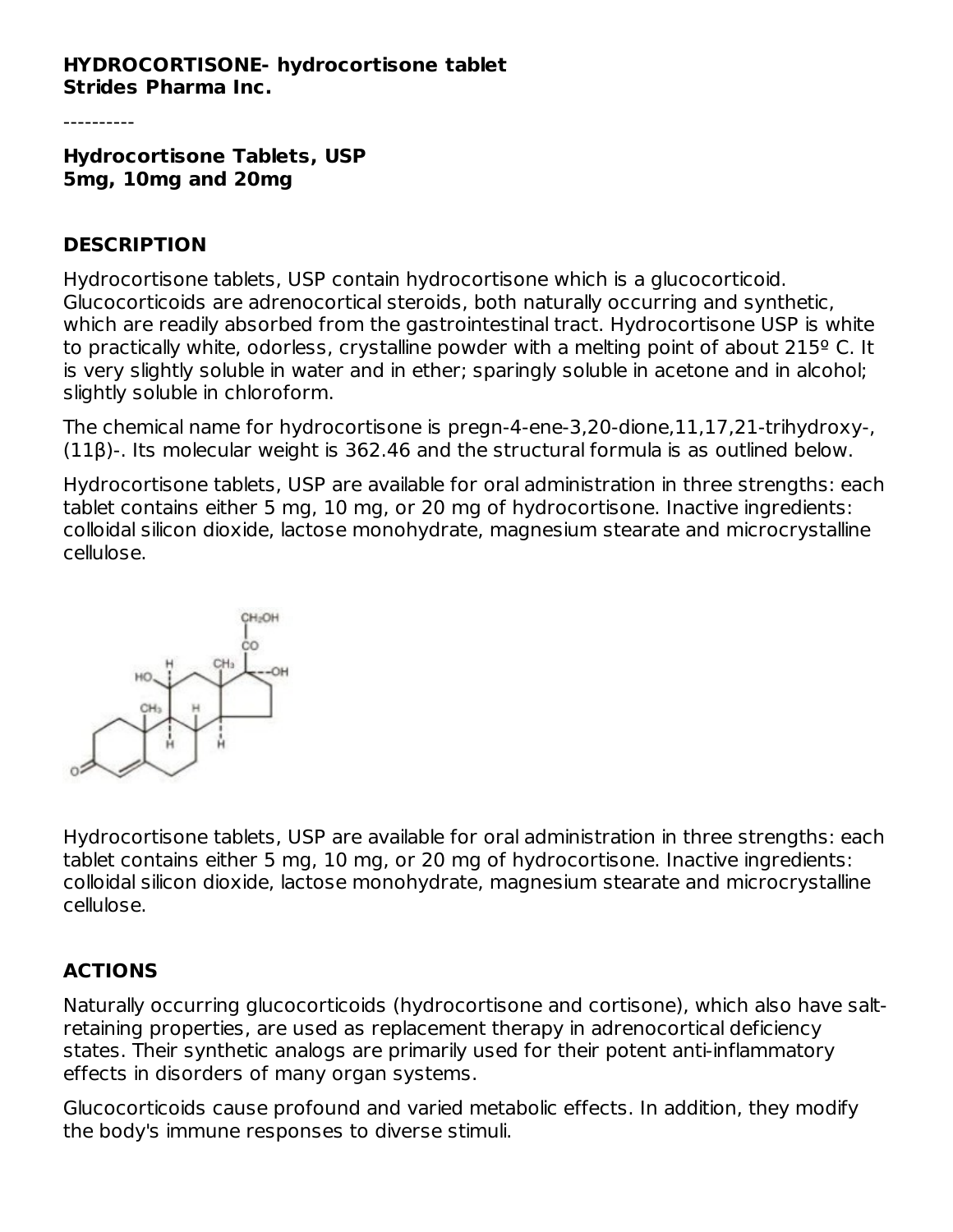#### **INDICATIONS AND USAGE**

Hydrocortisone tablets are indicated in the following conditions.

## **1. Endocrine Disorders**

Primary or secondary adrenocortical insufficiency (hydrocortisone or cortisone is the first choice; synthetic analogs may be used in conjunction with mineralocorticoids where applicable; in infancy mineralocorticoid supplementation is of particular importance)

Congenital adrenal hyperplasia

Non suppurative thyroiditis

Hypercalcemia associated with cancer

# **2. Rheumatic Disorders**

As adjunctive therapy for short-term administration (to tide the patient over an acute episode or exacerbation) in:

- Psoriatic arthritis
- Rheumatoid arthritis, including juvenile rheumatoid arthritis (selected cases may require low-dose maintenance therapy)
- Ankylosing spondylitis
- Acute and subacute bursitis
- Acute nonspecific tenosynovitis
- Acute gouty arthritis
- Post-traumatic osteoarthritis
- Synovitis of osteoarthritis
- **•** Epicondylitis

## **3. Collagen Diseases**

During an exacerbation or as maintenance therapy in selected cases of:

- Systemic lupus erythematosus
- Systemic dermatomyositis (polymyositis)
- Acute rheumatic carditis

## **4. Dermatologic Diseases**

#### **Pemphigus**

Bullous dermatitis herpetiformis

Severe erythema multiforme (Stevens-Johnson syndrome)

Exfoliative dermatitis

Mycosis fungoides

Severe psoriasis

Severe seborrheic dermatitis

## **5. Allergic States**

Control of severe or incapacitating allergic conditions intractable to adequate trials of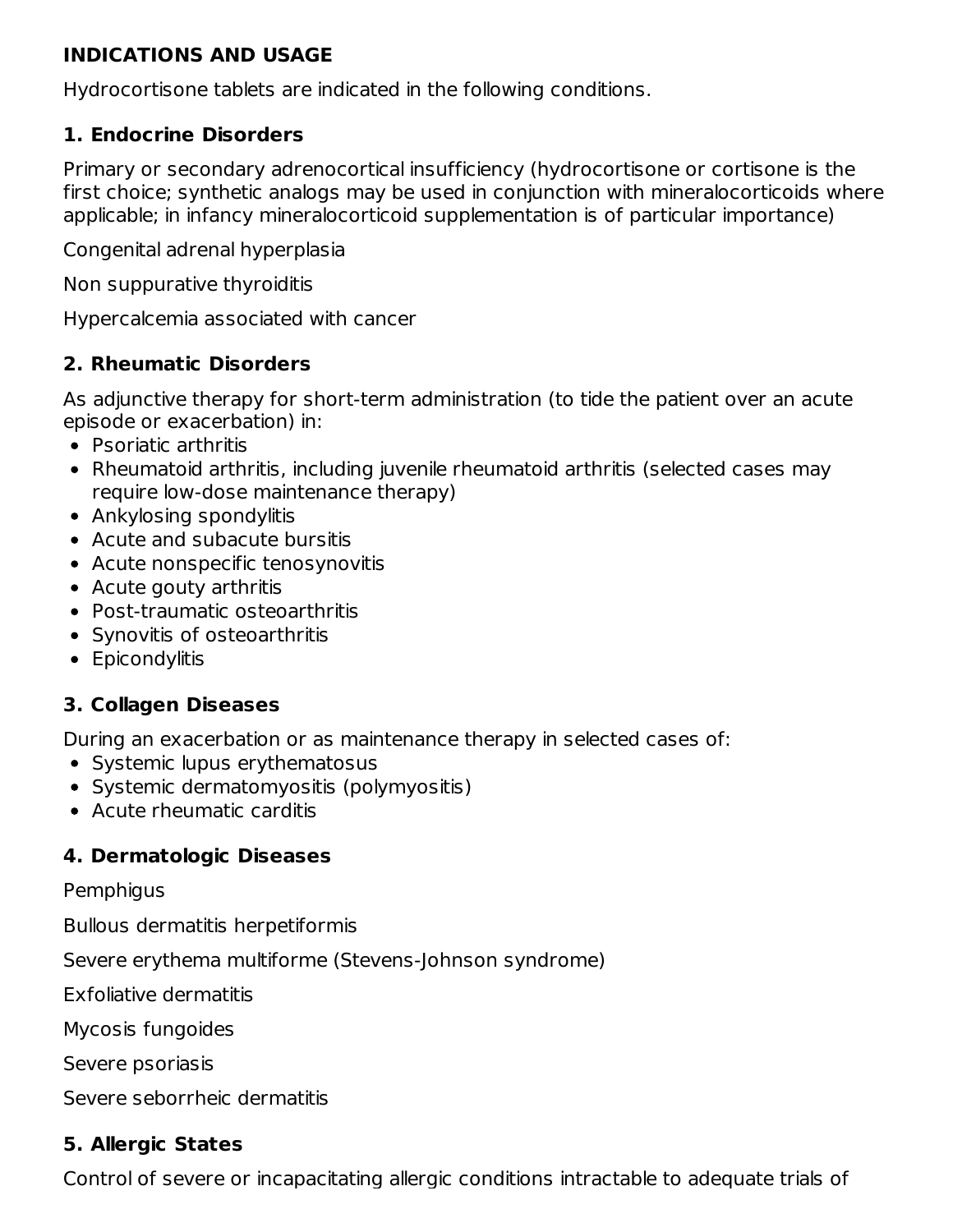conventional treatment:

- Seasonal or perennial allergic rhinitis
- Serum sickness
- Bronchial asthma
- Contact dermatitis
- Atopic dermatitis
- Drug hypersensitivity reactions

## **6. Ophthalmic Diseases**

Severe acute and chronic allergic and inflammatory processes involving the eye and its adnexa such as:

Control of severe or incapacitating allergic conditions intractable to adequate trials of

- Allergic conjunctivitis
- Keratitis
- Allergic corneal marginal ulcers
- Herpes zoster ophthalmicus
- Iritis and iridocyclitis
- Chorioretinitis
- Anterior segment inflammation
- Diffuse posterior uveitis and choroiditis
- Optic neuritis
- Sympathetic ophthalmia

# **7. Respiratory Diseases**

Symptomatic sarcoidosis

Loeffler's syndrome not manageable by other means

**Berylliosis** 

Fulminating or disseminated pulmonary tuberculosis when used concurrently with appropriate

antituberculous chemotherapy

Aspiration pneumonitis

## **8. Hematologic Disorders**

Idiopathic thrombocytopenic purpura in adults

Secondary thrombocytopenia in adults

Acquired (autoimmune) hemolytic anemia

Erythroblastopenia (RBC anemia)

Congenital (erythroid) hypoplastic anemia

# **9. Neoplastic Diseases**

For palliative management of:

- Leukemias and lymphomas in adults
- Acute leukemia of childhood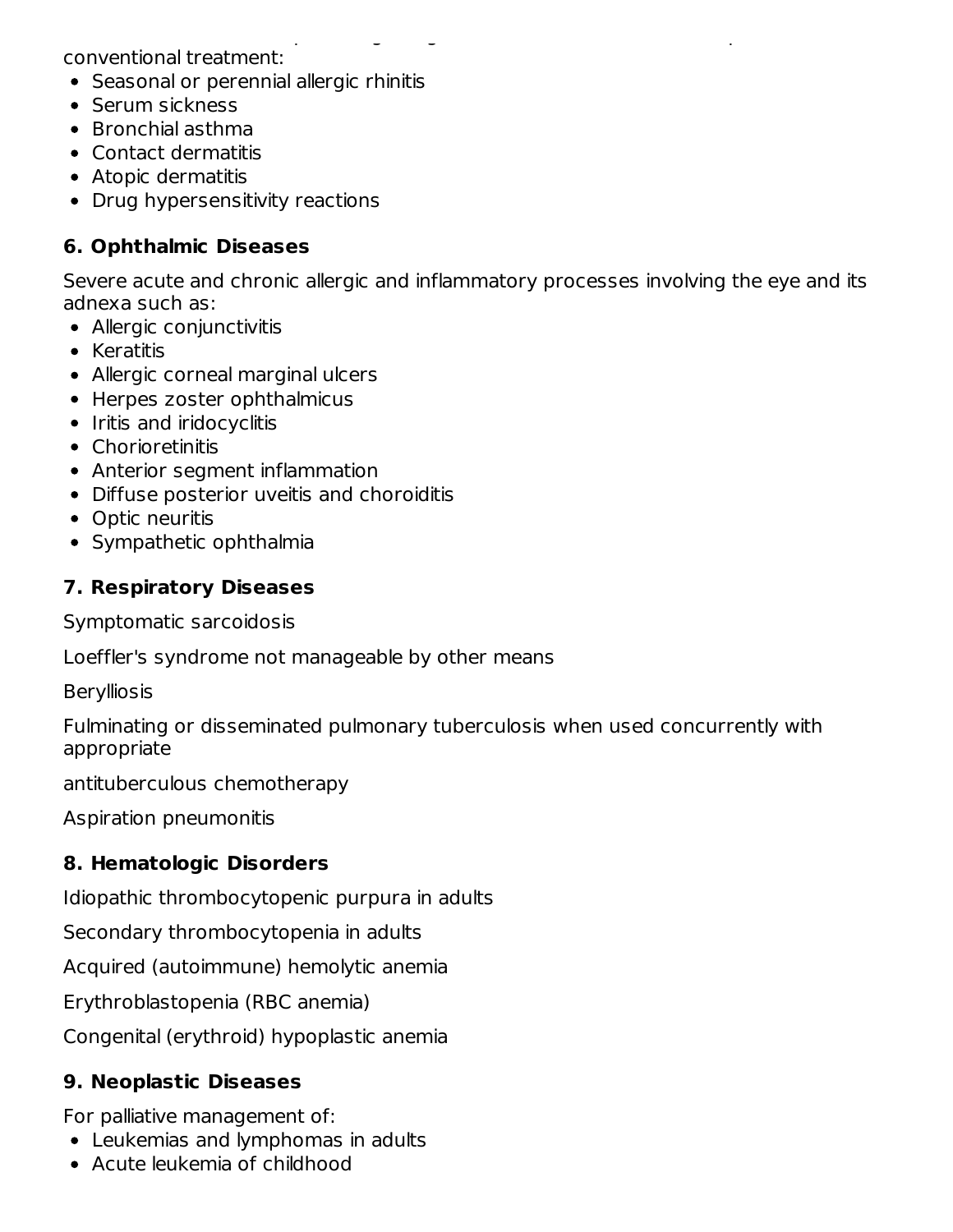#### **10. Edematous States**

To induce a diuresis or remission of proteinuria in the nephrotic syndrome, without uremia, of the idiopathic type or that due to lupus erythematosus.

#### **11. Gastrointestinal Diseases**

To tide the patient over a critical period of the disease in:

- Ulcerative colitis
- Regional enteritis

#### **12. Miscellaneous**

Tuberculous meningitis with subarachnoid block or impending block when used concurrently with appropriate antituberculous chemotherapy

Trichinosis with neurologic or myocardial involvement

#### **CONTRAINDICATIONS**

Systemic fungal infections and known hypersensitivity to components

#### **WARNINGS**

In patients on corticosteroid therapy subjected to unusual stress, increased dosage of rapidly acting corticosteroids before, during, and after the stressful situation is indicated.

Corticosteroids may mask some signs of infection, and new infections may appear during their use. Infections with any pathogen including viral, bacterial, fungal, protozoan or helminthic infections, in any location of the body, may be associated with the use of corticosteroids alone or in combination with other immunosuppressive agents that affect cellular immunity, humoral immunity, or neutrophil function. $^{\rm 1}$ 

These infections may be mild, but can be severe and at times fatal. With increasing doses of corticosteroids, the rate of occurrence of infectious complications increases. 2There may be decreased resistance and inability to localize infection when corticosteroids are used.

Prolonged use of corticosteroids may produce posterior subcapsular cataracts, glaucoma with possible damage to the optic nerves, and may enhance the establishment of secondary ocular infections due to fungi or viruses.

**Usage in pregnancy:** Since adequate human reproduction studies have not been done with corticosteroids, the use of these drugs in pregnancy, nursing mothers or women of childbearing potential requires that the possible benefits of the drug be weighed against the potential hazards to the mother and embryo or fetus. Infants born of mothers who have received substantial doses of corticosteroids during pregnancy, should be carefully observed for signs of hypoadrenalism.

Corticosteroids have been shown to impair fertility in male rats.

Average and large doses of hydrocortisone or cortisone can cause elevation of blood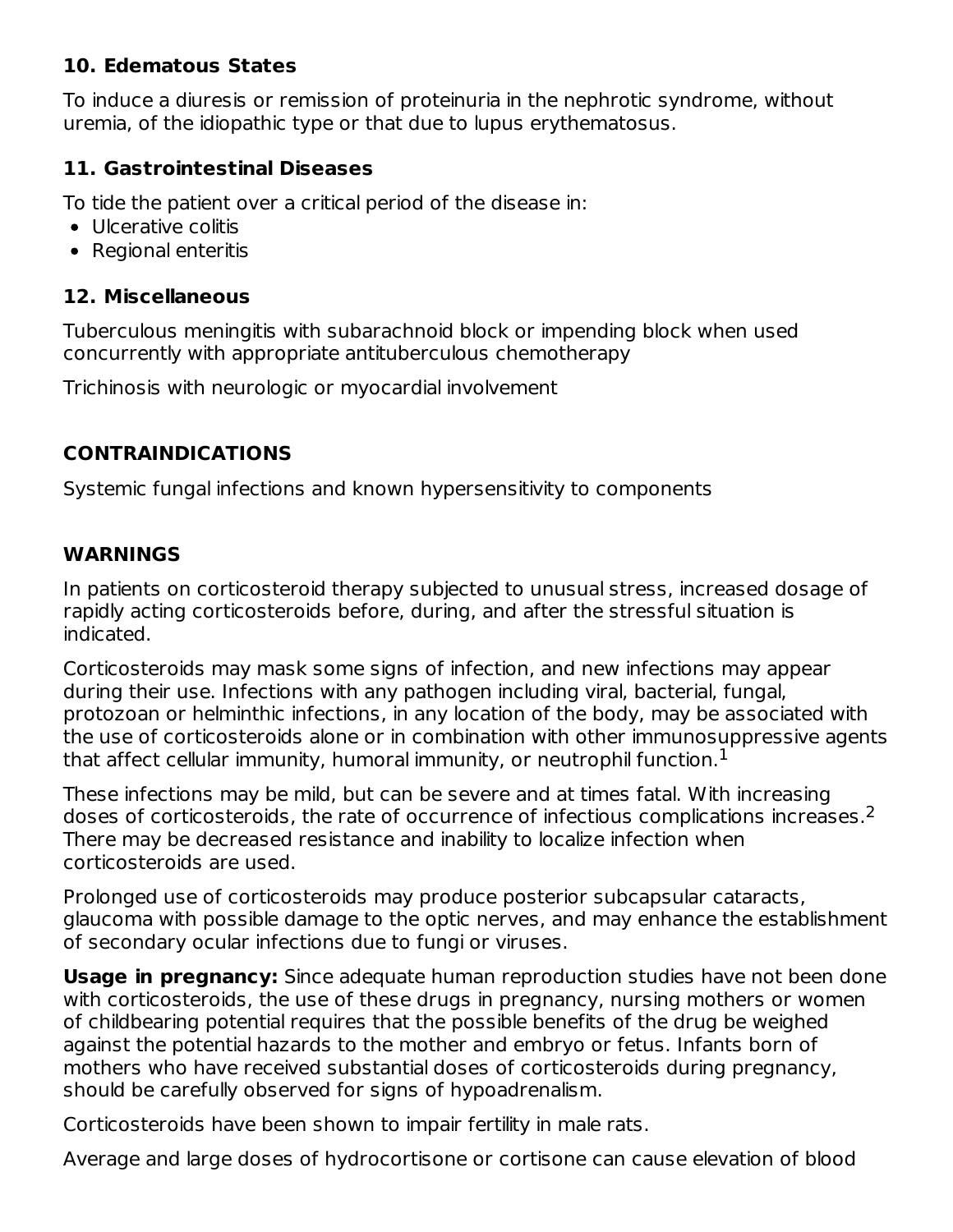pressure, salt and water retention, and increased excretion of potassium. These effects are less likely to occur with the synthetic derivatives except when used in large doses. Dietary salt restriction and potassium supplementation may be necessary. All corticosteroids increase calcium excretion.

Administration of live or live, attenuated vaccines is contraindicated in patients receiving immunosuppressive doses of corticosteroids. Killed or inactivated vaccines may be administered to patients receiving immunosuppressive doses of corticosteroids; however, the response to such vaccines may be diminished. Indicated immunization procedures may be undertaken in patients receiving nonimmunosuppressive doses of corticosteroids.

The use of hydrocortisone tablets in active tuberculosis should be restricted to those cases of fulminating or disseminated tuberculosis in which the corticosteroid is used for the management of the disease in conjunction with an appropriate antituberculous regimen.

If corticosteroids are indicated in patients with latent tuberculosis or tuberculin reactivity, close observation is necessary as reactivation of the disease may occur. During prolonged corticosteroid therapy, these patients should receive chemoprophylaxis.

Persons who are on drugs which suppress the immune system are more susceptible to infections than healthy individuals. Chicken pox and measles, for example, can have a more serious or even fatal course in non-immune children or adults on corticosteroids. In such children or adults who have not had these diseases, particular care should be taken to avoid exposure. How the dose, route and duration of corticosteroid administration affects the risk of developing a disseminated infection is not known. The contribution of the underlying disease and/or prior corticosteroid treatment to the risk is also not known. If exposed to chicken pox, prophylaxis with varicella zoster immune globulin (VZIG) may be indicated. If exposed to measles, prophylaxis with pooled intramuscular immunoglobulin (IG) may be indicated. (See the respective package inserts for complete VZIG and IG prescribing information.) If chicken pox develops, treatment with antiviral agents may be considered. Similarly, corticosteroids should be used with great care in patients with known or suspected Strongyloides (threadworm) infestation. In such patients, corticosteroid-induced immunosuppression may lead to Strongyloides hyperinfection and dissemination with widespread larval migration, often accompanied by severe enterocolitis and potentially fatal gram-negative septicemia.

## **PRECAUTIONS**

#### **General Precautions**

Drug-induced secondary adrenocortical insufficiency may be minimized by gradual reduction of dosage. This type of relative insufficiency may persist for months after discontinuation of therapy; therefore, in any situation of stress occurring during that period, hormone therapy should be reinstituted.

There is an enhanced effect of corticosteroids on patients with hypothyroidism and in those with cirrhosis.

Corticosteroids should be used cautiously in patients with ocular herpes simplex because of possible corneal perforation.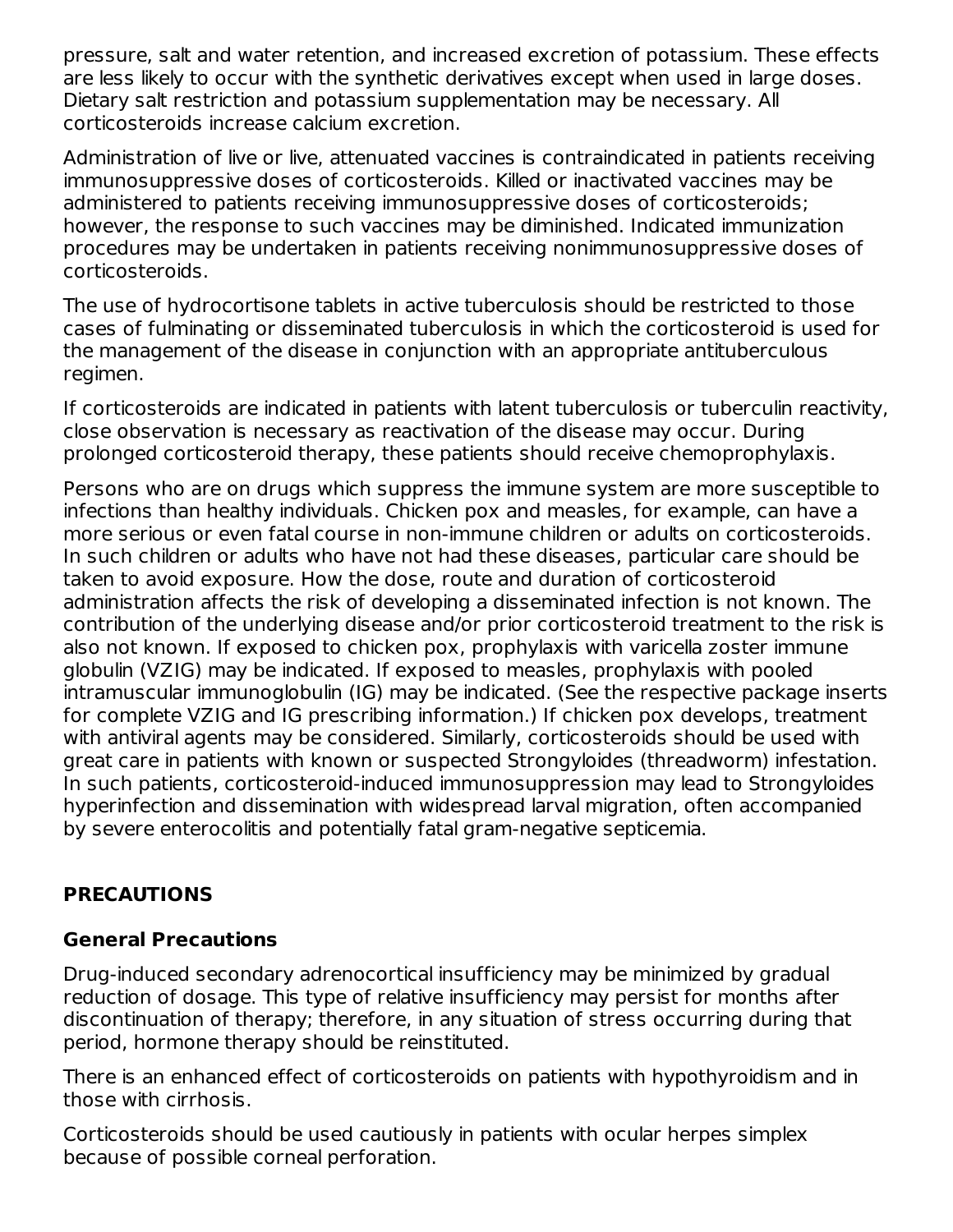The lowest possible dose of corticosteroid should be used to control the condition under treatment, and when reduction in dosage is possible, the reduction should be gradual.

Psychic derangements may appear when corticosteroids are used, ranging from euphoria, insomnia, mood swings, personality changes, and severe depression, to frank psychotic manifestations. Also, existing emotional instability or psychotic tendencies may be aggravated by corticosteroids.

Steroids should be used with caution in nonspecific ulcerative colitis, if there is a probability of impending perforation, abscess or other pyogenic infection; diverticulitis; fresh intestinal anastomoses; active or latent peptic ulcer; renal insufficiency; hypertension; osteoporosis; and myasthenia gravis.

Growth and development of infants and children on prolonged corticosteroid therapy should be carefully observed.

Kaposi's sarcoma has been reported to occur in patients receiving corticosteroid therapy. Discontinuation of corticosteroids may result in clinical remission.

Since complications of treatment with glucocorticoids are dependent on the size of the dose and the duration of treatment, a risk/benefit decision must be made in each individual case as to dose and duration of treatment and as to whether daily or intermittent therapy should be used.

Pheochromocytoma crisis, which can be fatal, has been reported after administration of systemic corticosteroids. In patients with suspected pheochromocytoma, consider the risk of pheochromocytoma crisis prior to administering corticosteroids.

#### **Drug Interactions**

The pharmacokinetic interactions listed below are potentially clinically important. Drugs that induce hepatic enzymes such as phenobarbital, phenytoin and rifampin may increase the clearance of corticosteroids and may require increases in corticosteroid dose to achieve the desired response. Drugs such as troleandomycin and ketoconazole may inhibit the metabolism of corticosteroids and thus decrease their clearance. Therefore, the dose of corticosteroid should be titrated to avoid steroid toxicity. Corticosteroids may increase the clearance of chronic high dose aspirin. This could lead to decreased salicylate serum levels or increase the risk of salicylate toxicity when corticosteroid is withdrawn. Aspirin should be used cautiously in conjunction with corticosteroids in patients suffering from hypoprothrombinemia. The effect of corticosteroids on oral anticoagulants is variable. There are reports of enhanced as well as diminished effects of anticoagulants when given concurrently with corticosteroids. Therefore, coagulation indices should be monitored to maintain the desired anticoagulant effect.

#### **Information for the Patient**

Persons who are on immunosuppressant doses of corticosteroids should be warned to avoid exposure to chicken pox or measles. Patients should also be advised that if they are exposed, medical advice should be sought without delay.

## **ADVERSE REACTIONS**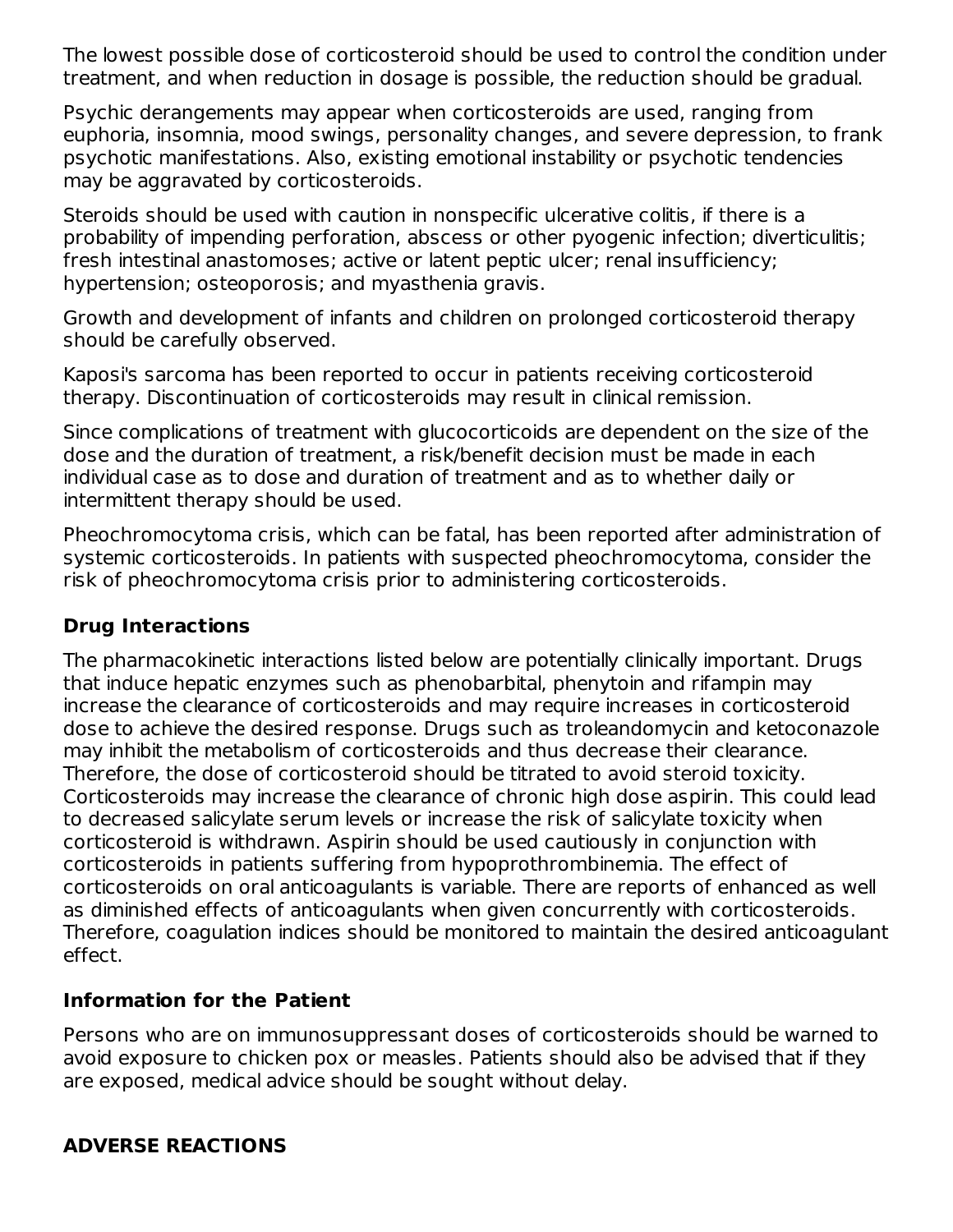## **Fluid and Electrolyte Disturbances**

Sodium retention

Fluid retention

Congestive heart failure in susceptible patients

Potassium loss

Hypokalemic alkalosis

Hypertension

# **Musculoskeletal**

Muscle weakness

Steroid myopathy

Loss of muscle mass

**Osteoporosis** 

Tendon rupture, particularly of the Achilles tendon

Vertebral compression fractures

Aseptic necrosis of femoral and humeral heads

Pathologic fracture of long bones

## **Gastrointestinal**

Peptic ulcer with possible perforation and hemorrhage

**Pancreatitis** 

Abdominal distention

Ulcerative esophagitis

Increases in alanine transaminase (ALT, SGPT), aspartate transaminase (AST, SGOT) and alkaline phosphatase have been observed following corticosteroid treatment. These changes are usually small, not associated with any clinical syndrome and are reversible upon discontinuation.

## **Dermatologic**

Impaired wound healing

Thin fragile skin

Petechiae and ecchymoses

Facial erythema

Increased sweating

May suppress reactions to skin tests

# **Neurological**

Increased intracranial pressure with papilledema (pseudotumor cerebri) usually after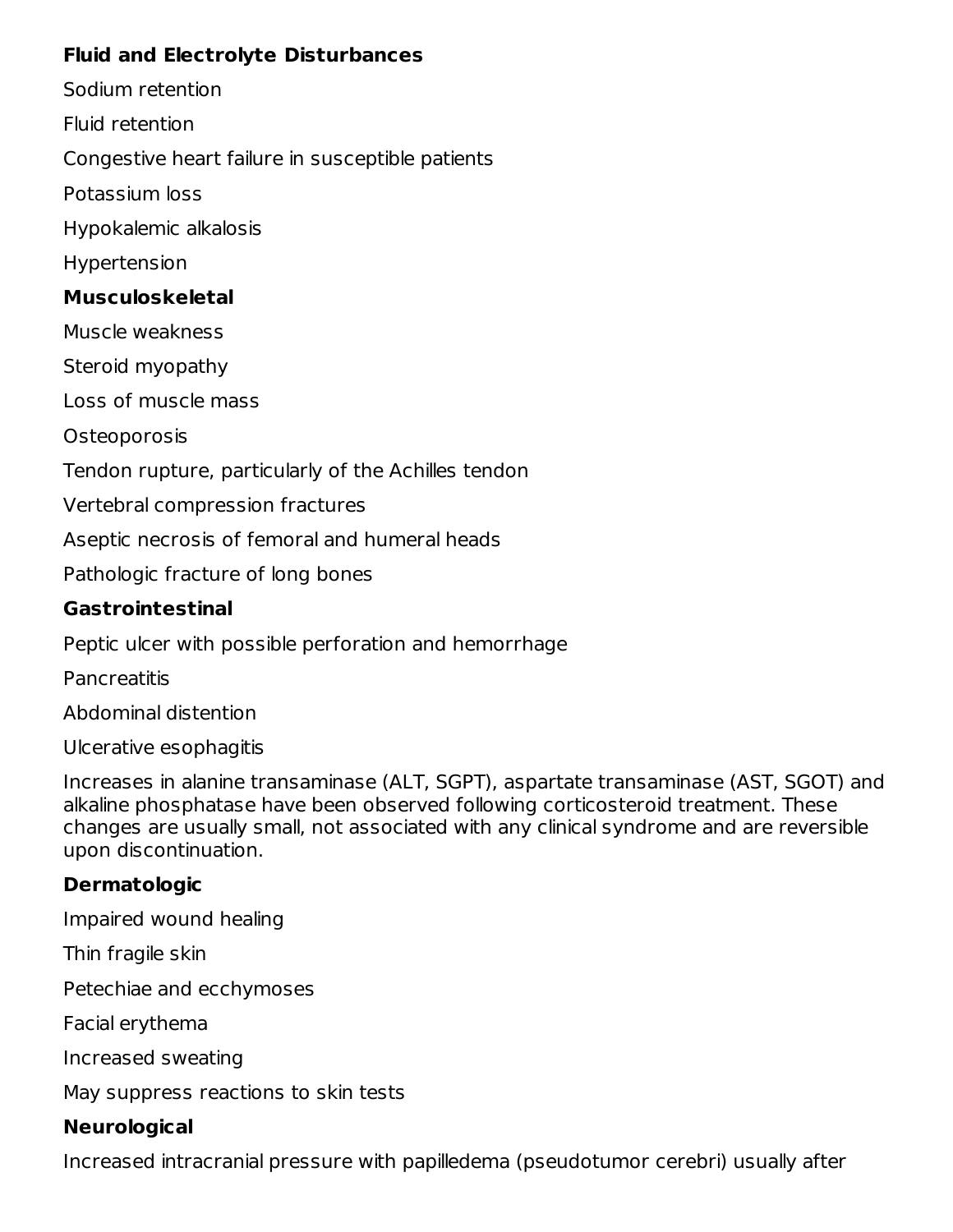treatment

Convulsions

Vertigo

Headache

Epidural lipomatosis

# **Endocrine**

Development of Cushingoid state

Suppression of growth in children

Secondary adrenocortical and pituitary unresponsiveness, particularly in times of stress, as in trauma, surgery or illness

Menstrual irregularities

Decreased carbohydrate tolerance

Manifestations of latent diabetes mellitus

Increased requirements for insulin or oral hypoglycemic agents in diabetics

# **Ophthalmic**

Central serous chorioretinopathy

Posterior subcapsular cataracts

Increased intraocular pressure

Glaucoma

Exophthalmos

# **Metabolic**

Negative nitrogen balance due to protein catabolism

# **Blood and lymphatic system disorders**

Leukocytosis

# **DOSAGE AND ADMINISTRATION**

The initial dosage of hydrocortisone tablets may vary from 20 mg to 240 mg of hydrocortisone per day depending on the specific disease entity being treated. In situations of less severity lower doses will generally suffice while in selected patients higher initial doses may be required. The initial dosage should be maintained or adjusted until a satisfactory response is noted. If after a reasonable period of time there is a lack of satisfactory clinical response, hydrocortisone tablets should be discontinued and the patient transferred to other appropriate therapy. IT SHOULD BE EMPHASIZED THAT DOSAGE REQUIREMENTS ARE VARIABLE AND MUST BE INDIVIDUALIZED ON THE BASIS OF THE DISEASE UNDER TREATMENT AND THE RESPONSE OF THE PATIENT. After a favorable response is noted, the proper maintenance dosage should be determined by decreasing the initial drug dosage in small decrements at appropriate time intervals until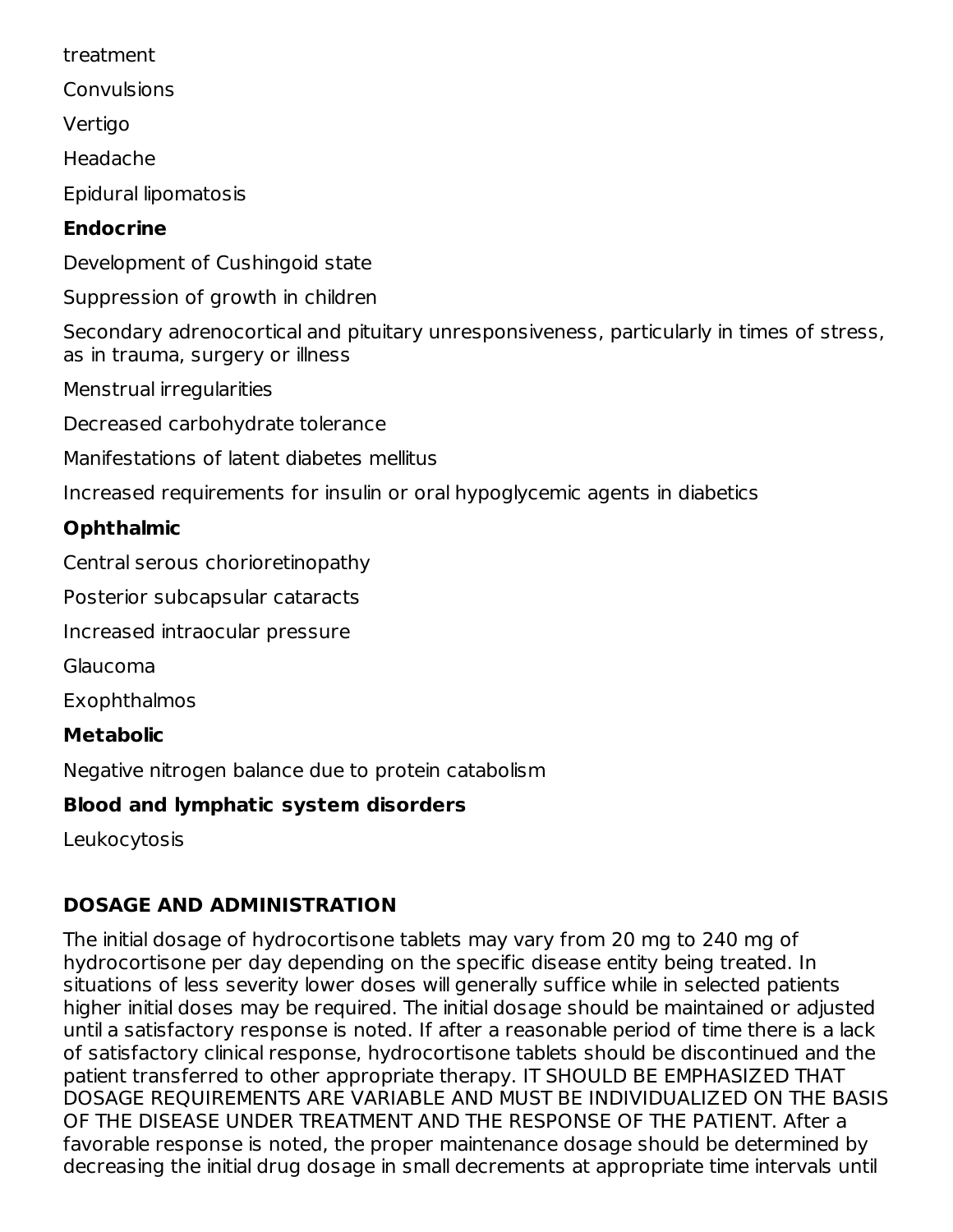the lowest dosage which will maintain an adequate clinical response is reached. It should be kept in mind that constant monitoring is needed in regard to drug dosage. Included in the situations which may make dosage adjustments necessary are changes in clinical status secondary to remissions or exacerbations in the disease process, the patient's individual drug responsiveness, and the effect of patient exposure to stressful situations not directly related to the disease entity under treatment; in this latter situation it may be necessary to increase the dosage of hydrocortisone tablets for a period of time consistent with the patient's condition. If after long-term therapy the drug is to be stopped, it is recommended that it be withdrawn gradually, rather than abruptly.

# **HOW SUPPLIED**

Hydrocortisone tablets, USP are available in the following strengths and package sizes:

#### **5 mg**

White to off-white oval tablets debossed on one side with a bisect and other side with "H5".

NDC 42543-970-25: Bottles of 50 tablets

# **10 mg**

White to off-white oval tablets debossed on one side with a bisect and other side with "H10".

NDC 42543-971-06: Bottles of 100 tablets

#### **20 mg**

White to off-white oval tablets debossed on one side with a bisect and other side with "H20".

NDC 42543-972-06: Bottles of 100 tablets

Store at 20° to 25°C (68° to 77°F) [See USP Controlled Room Temperature].

## **REFERENCES**

<sup>1</sup> Fekety R. Infections associated with corticosteroids and immunosuppressive therapy. In: Gorbach SL, Bartlett JG, Blacklow NR, eds. Infectious Diseases. Philadelphia: WB Saunders Company 1992:1050-1.

<sup>2</sup>Stuck AE, Minder CE, Frey FJ. Risk of infectious complications in patients taking glucocorticoids. Rev Infect Dis 1989:11(6):954-63.

Rx only

Distributed by:

## **Strides Pharma Inc.**

East Brunswick, NJ 08816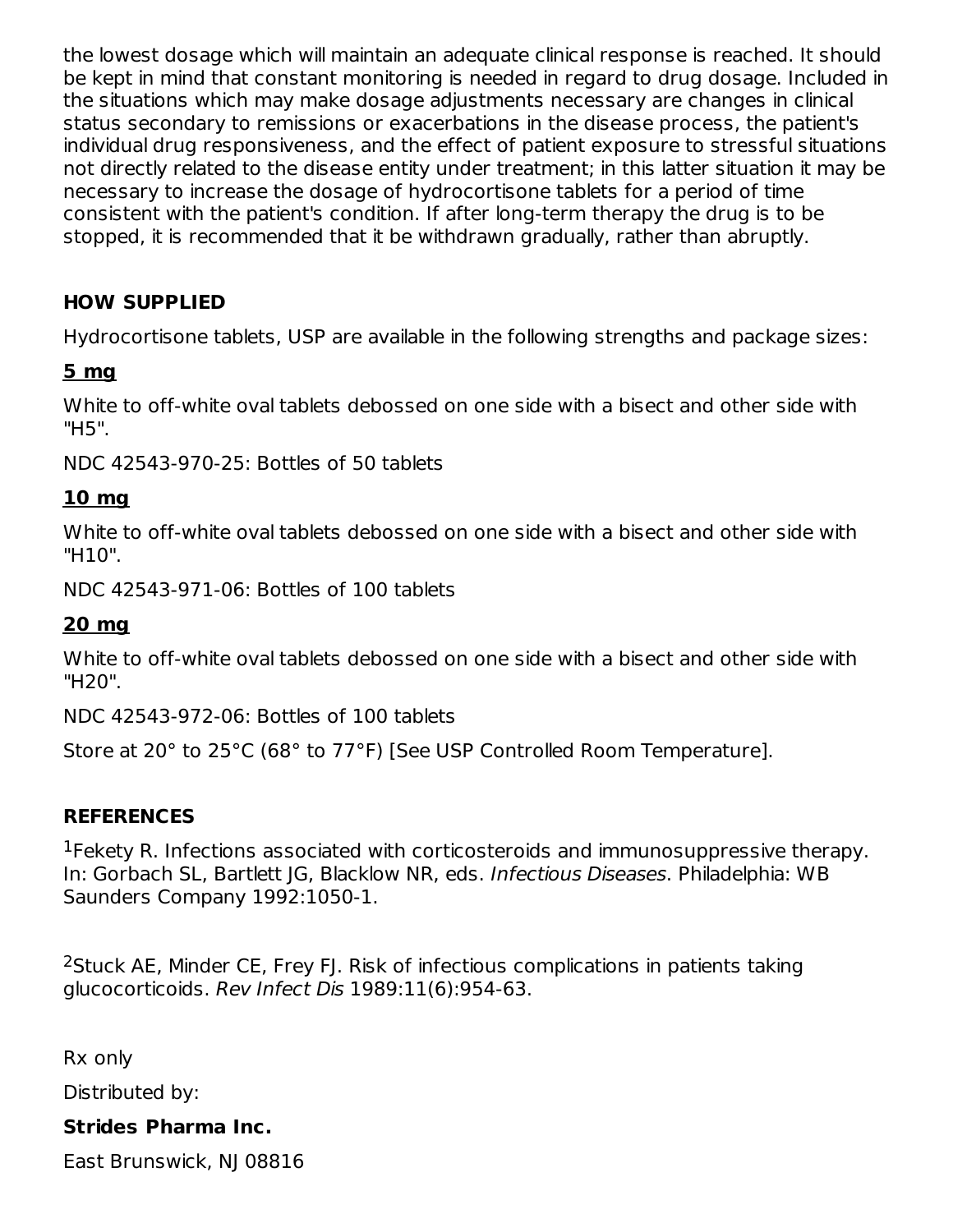Revised: 12/2021

#### **PACKAGE LABEL.PRINCIPAL DISPLAY PANEL**

NDC 42543-970-25

50 Tablets

Hydrocortisone Tablets, USP 5 mg

Rx Only

Strides Pharma Inc.



NDC 42543-971-06

100 Tablets

Hydrocortisone Tablets, USP 10 mg

Rx Only

Strides Pharma Inc.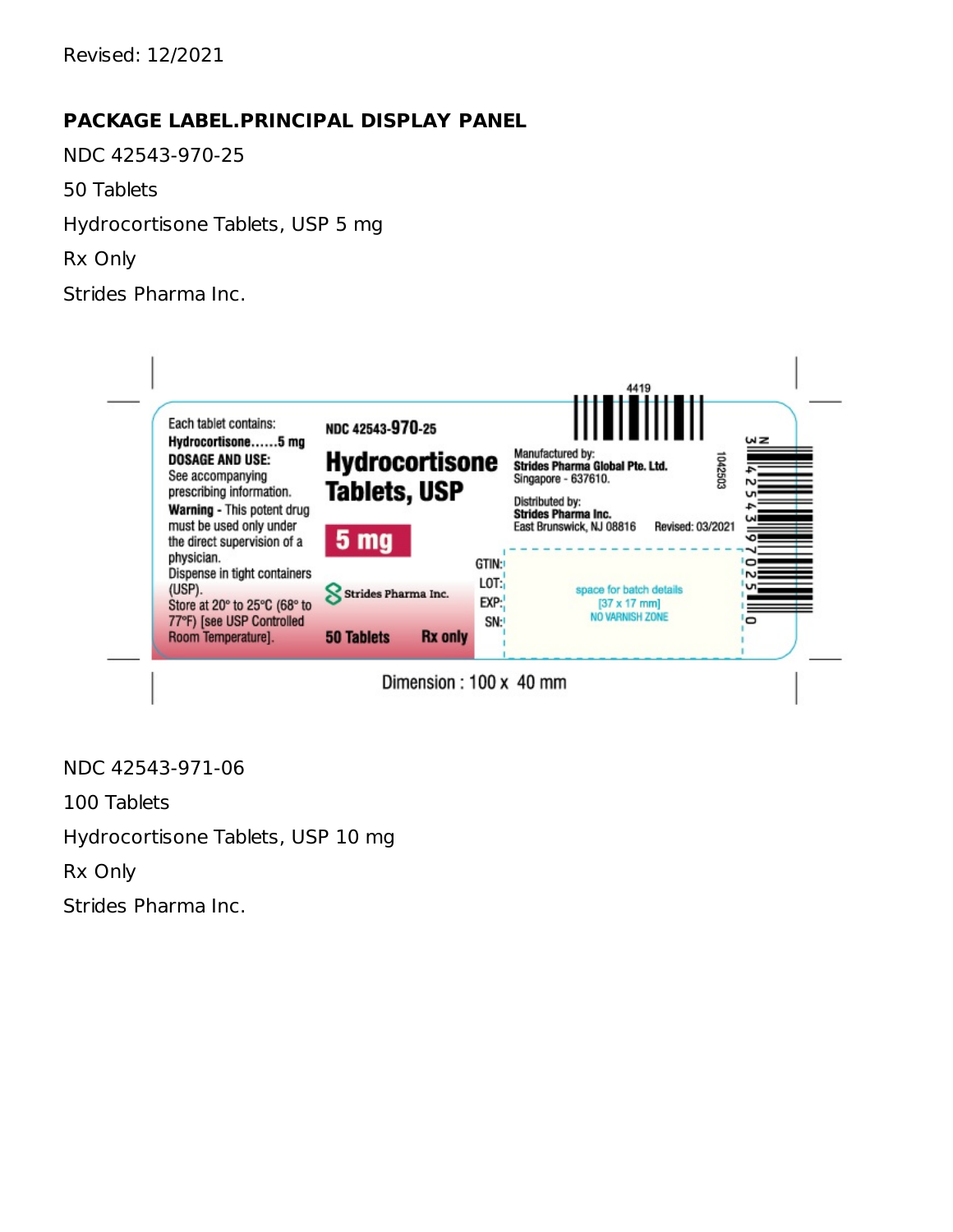

Dimension: 100 x 40 mm

NDC 42543-972-06

100 Tablets

Hydrocortisone Tablets, USP 20 mg

Rx Only

Strides Pharma Inc.

| Each tablet contains:<br>Hydrocortisone20 mg                                                                                                                   | NDC 42543-972-06                                        |                       | ᄱᆖ                                                                                                                                                                                                                      |
|----------------------------------------------------------------------------------------------------------------------------------------------------------------|---------------------------------------------------------|-----------------------|-------------------------------------------------------------------------------------------------------------------------------------------------------------------------------------------------------------------------|
| <b>DOSAGE AND USE:</b><br>See accompanying<br>prescribing information.<br>Warning - This potent drug<br>must be used only under<br>the direct supervision of a | <b>Hydrocortisone</b><br><b>Tablets, USP</b><br>$20$ mg |                       | Manufactured by:<br><b>Formal Property</b><br>1042506<br><b>Strides Pharma Global Pte. Ltd.</b><br>Singapore - 637610.<br>Distributed by:<br><b>Strides Pharma Inc.</b><br>Revised: 03/2021<br>East Brunswick, NJ 08816 |
| physician.<br>Dispense in tight containers<br>(USP).<br>Store at 20° to 25°C (68° to                                                                           | <b>Strides Pharma Inc.</b>                              | GTIN:<br>LOT:<br>EXP: | $\overline{\mathbf{v}}$<br>$\sim$<br>space for batch details<br>$[37 \times 17$ mm]                                                                                                                                     |
| 77°F) [see USP Controlled<br>Room Temperature].                                                                                                                | <b>100 Tablets</b>                                      | SN:<br><b>Rx</b> only | NO VARNISH ZONE<br>'W                                                                                                                                                                                                   |

Dimension: 100 x 40 mm

# **HYDROCORTISONE**

hydrocortisone tablet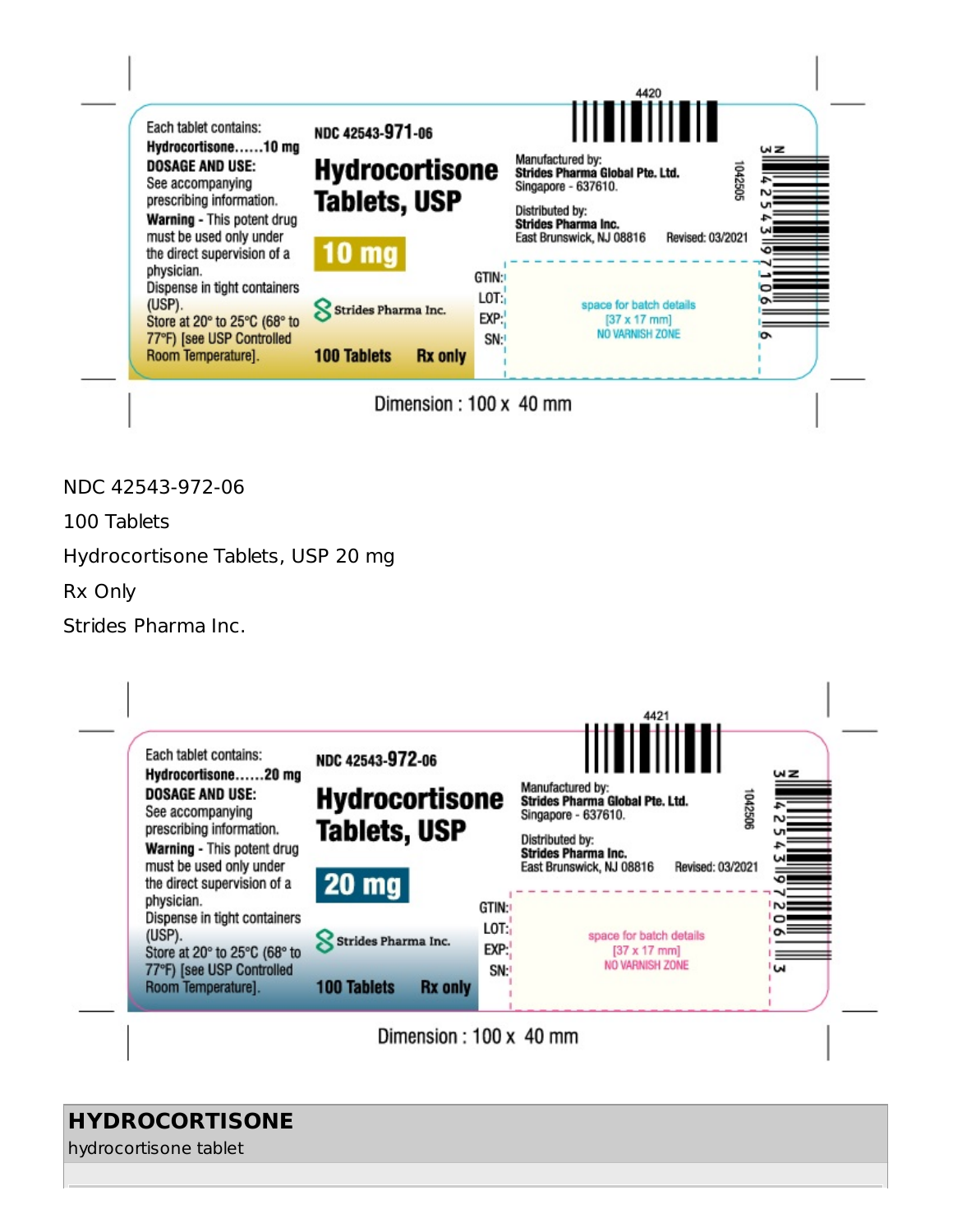|                             | <b>Product Information</b>                     |                            |                                                                     |  |                                       |                                     |                              |  |
|-----------------------------|------------------------------------------------|----------------------------|---------------------------------------------------------------------|--|---------------------------------------|-------------------------------------|------------------------------|--|
|                             | <b>Product Type</b>                            |                            | <b>HUMAN PRESCRIPTION DRUG</b>                                      |  | <b>Item Code (Source)</b>             |                                     | NDC:42543-970                |  |
|                             | <b>Route of Administration</b>                 |                            | ORAL                                                                |  |                                       |                                     |                              |  |
|                             |                                                |                            |                                                                     |  |                                       |                                     |                              |  |
|                             |                                                |                            |                                                                     |  |                                       |                                     |                              |  |
|                             | <b>Active Ingredient/Active Moiety</b>         |                            |                                                                     |  |                                       |                                     |                              |  |
|                             |                                                |                            | <b>Ingredient Name</b>                                              |  | <b>Basis of Strength</b>              | <b>Strength</b>                     |                              |  |
|                             |                                                |                            | Hydrocortisone (UNII: W4X0X7BPJ) (Hydrocortisone - UNII: W4X0X7BPJ) |  | Hydrocortis one                       |                                     | 5 <sub>mg</sub>              |  |
|                             |                                                |                            |                                                                     |  |                                       |                                     |                              |  |
|                             | <b>Inactive Ingredients</b>                    |                            |                                                                     |  |                                       |                                     |                              |  |
|                             |                                                |                            | <b>Ingredient Name</b>                                              |  |                                       |                                     | <b>Strength</b>              |  |
|                             | Lactose Monohydrate (UNII: EWQ57Q8I5X)         |                            |                                                                     |  |                                       |                                     |                              |  |
|                             | Cellulose, Microcrystalline (UNII: OP1R32D61U) |                            |                                                                     |  |                                       |                                     |                              |  |
|                             | Silicon Dioxide (UNII: ETJ7Z6XBU4)             |                            |                                                                     |  |                                       |                                     |                              |  |
|                             | Magnesium Stearate (UNII: 70097M6I30)          |                            |                                                                     |  |                                       |                                     |                              |  |
|                             |                                                |                            |                                                                     |  |                                       |                                     |                              |  |
|                             |                                                |                            |                                                                     |  |                                       |                                     |                              |  |
|                             | <b>Product Characteristics</b>                 |                            |                                                                     |  |                                       |                                     |                              |  |
|                             | Color                                          | WHITE (to off White)       | <b>Score</b>                                                        |  |                                       |                                     | 2 pieces                     |  |
| OVAL (OVAL)<br><b>Shape</b> |                                                |                            | <b>Size</b>                                                         |  |                                       |                                     | 8 <sub>mm</sub>              |  |
| Flavor                      |                                                |                            | <b>Imprint Code</b>                                                 |  |                                       |                                     | H;5                          |  |
| <b>Contains</b>             |                                                |                            |                                                                     |  |                                       |                                     |                              |  |
|                             |                                                |                            |                                                                     |  |                                       |                                     |                              |  |
|                             |                                                |                            |                                                                     |  |                                       |                                     |                              |  |
|                             | <b>Packaging</b>                               |                            |                                                                     |  |                                       |                                     |                              |  |
| #                           | <b>Item Code</b>                               |                            | <b>Package Description</b>                                          |  | <b>Marketing Start</b><br><b>Date</b> | <b>Marketing End</b><br><b>Date</b> |                              |  |
|                             | $\frac{1}{2}$ NDC:42543-                       |                            | 50 in 1 BOTTLE, PLASTIC; Type 0: Not a                              |  | 12/22/2021                            |                                     |                              |  |
|                             | 970-25                                         | <b>Combination Product</b> |                                                                     |  |                                       |                                     |                              |  |
|                             |                                                |                            |                                                                     |  |                                       |                                     |                              |  |
|                             |                                                |                            |                                                                     |  |                                       |                                     |                              |  |
|                             | <b>Marketing Information</b>                   |                            |                                                                     |  |                                       |                                     |                              |  |
|                             | <b>Marketing</b><br>Category                   |                            | <b>Application Number or Monograph</b><br><b>Citation</b>           |  | <b>Marketing Start</b><br>Date        |                                     | <b>Marketing End</b><br>Date |  |
|                             | <b>ANDA</b>                                    | ANDA207029                 |                                                                     |  | 12/22/2021                            |                                     |                              |  |
|                             |                                                |                            |                                                                     |  |                                       |                                     |                              |  |
|                             |                                                |                            |                                                                     |  |                                       |                                     |                              |  |
|                             | <b>HYDROCORTISONE</b>                          |                            |                                                                     |  |                                       |                                     |                              |  |
|                             | hydrocortisone tablet                          |                            |                                                                     |  |                                       |                                     |                              |  |
|                             |                                                |                            |                                                                     |  |                                       |                                     |                              |  |
|                             | <b>Product Information</b>                     |                            |                                                                     |  |                                       |                                     |                              |  |
|                             |                                                |                            |                                                                     |  |                                       |                                     |                              |  |
| <b>Product Type</b>         |                                                |                            | <b>HUMAN PRESCRIPTION DRUG</b>                                      |  | <b>Item Code (Source)</b>             |                                     | NDC:42543-971                |  |

**Route of Administration** ORAL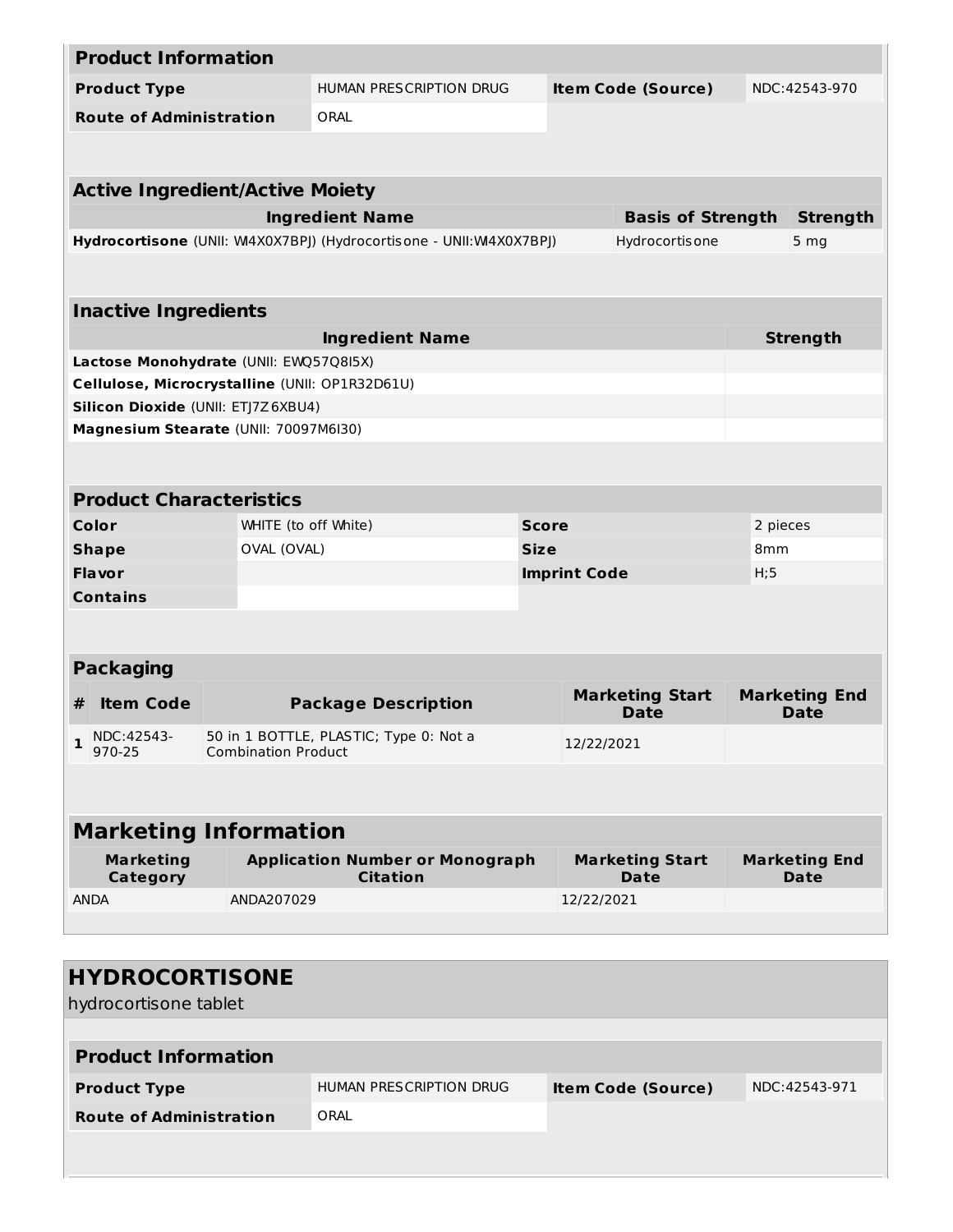|                                                                                                              | <b>Active Ingredient/Active Moiety</b>                                               |                            |                                                                     |              |                                       |                 |                                     |                 |  |
|--------------------------------------------------------------------------------------------------------------|--------------------------------------------------------------------------------------|----------------------------|---------------------------------------------------------------------|--------------|---------------------------------------|-----------------|-------------------------------------|-----------------|--|
| <b>Ingredient Name</b>                                                                                       |                                                                                      |                            |                                                                     |              | <b>Basis of Strength</b>              |                 | <b>Strength</b>                     |                 |  |
| Hydrocortisone (UNII: W4X0X7BPJ) (Hydrocortisone - UNII: W4X0X7BPJ)                                          |                                                                                      |                            |                                                                     |              | Hydrocortis one                       |                 | 10 <sub>mg</sub>                    |                 |  |
|                                                                                                              |                                                                                      |                            |                                                                     |              |                                       |                 |                                     |                 |  |
|                                                                                                              |                                                                                      |                            |                                                                     |              |                                       |                 |                                     |                 |  |
| <b>Inactive Ingredients</b>                                                                                  |                                                                                      |                            |                                                                     |              |                                       |                 |                                     |                 |  |
| <b>Ingredient Name</b>                                                                                       |                                                                                      |                            |                                                                     |              |                                       |                 |                                     | <b>Strength</b> |  |
| Lactose Monohydrate (UNII: EWQ57Q8I5X)                                                                       |                                                                                      |                            |                                                                     |              |                                       |                 |                                     |                 |  |
|                                                                                                              | Cellulose, Microcrystalline (UNII: OP1R32D61U)<br>Silicon Dioxide (UNII: ETJ7Z6XBU4) |                            |                                                                     |              |                                       |                 |                                     |                 |  |
| Magnesium Stearate (UNII: 70097M6I30)                                                                        |                                                                                      |                            |                                                                     |              |                                       |                 |                                     |                 |  |
|                                                                                                              |                                                                                      |                            |                                                                     |              |                                       |                 |                                     |                 |  |
|                                                                                                              |                                                                                      |                            |                                                                     |              |                                       |                 |                                     |                 |  |
| <b>Product Characteristics</b>                                                                               |                                                                                      |                            |                                                                     |              |                                       |                 |                                     |                 |  |
| Color                                                                                                        |                                                                                      | WHITE (to off White)       |                                                                     | <b>Score</b> |                                       |                 |                                     | 2 pieces        |  |
| <b>Shape</b>                                                                                                 |                                                                                      | OVAL (OVAL)                |                                                                     | <b>Size</b>  |                                       |                 | 9 <sub>mm</sub>                     |                 |  |
| Flavor                                                                                                       |                                                                                      |                            |                                                                     |              | <b>Imprint Code</b>                   |                 | H;10                                |                 |  |
| <b>Contains</b>                                                                                              |                                                                                      |                            |                                                                     |              |                                       |                 |                                     |                 |  |
|                                                                                                              |                                                                                      |                            |                                                                     |              |                                       |                 |                                     |                 |  |
|                                                                                                              |                                                                                      |                            |                                                                     |              |                                       |                 |                                     |                 |  |
| <b>Packaging</b>                                                                                             |                                                                                      |                            |                                                                     |              |                                       |                 |                                     |                 |  |
| <b>Item Code</b><br>#                                                                                        |                                                                                      |                            | <b>Package Description</b>                                          |              | <b>Marketing Start</b><br><b>Date</b> |                 | <b>Marketing End</b><br><b>Date</b> |                 |  |
| NDC:42543-<br>$\mathbf{1}$<br>971-06                                                                         |                                                                                      | <b>Combination Product</b> | 100 in 1 BOTTLE, PLASTIC; Type 0: Not a                             | 12/22/2021   |                                       |                 |                                     |                 |  |
|                                                                                                              |                                                                                      |                            |                                                                     |              |                                       |                 |                                     |                 |  |
|                                                                                                              |                                                                                      |                            |                                                                     |              |                                       |                 |                                     |                 |  |
| <b>Marketing Information</b>                                                                                 |                                                                                      |                            |                                                                     |              |                                       |                 |                                     |                 |  |
| <b>Marketing</b><br><b>Application Number or Monograph</b><br><b>Marketing Start</b><br><b>Marketing End</b> |                                                                                      |                            |                                                                     |              |                                       |                 |                                     |                 |  |
| Category                                                                                                     |                                                                                      |                            | <b>Citation</b>                                                     |              |                                       | Date            |                                     | <b>Date</b>     |  |
| <b>ANDA</b><br>ANDA207029                                                                                    |                                                                                      |                            |                                                                     |              | 12/22/2021                            |                 |                                     |                 |  |
|                                                                                                              |                                                                                      |                            |                                                                     |              |                                       |                 |                                     |                 |  |
|                                                                                                              |                                                                                      |                            |                                                                     |              |                                       |                 |                                     |                 |  |
| <b>HYDROCORTISONE</b>                                                                                        |                                                                                      |                            |                                                                     |              |                                       |                 |                                     |                 |  |
| hydrocortisone tablet                                                                                        |                                                                                      |                            |                                                                     |              |                                       |                 |                                     |                 |  |
|                                                                                                              |                                                                                      |                            |                                                                     |              |                                       |                 |                                     |                 |  |
| <b>Product Information</b>                                                                                   |                                                                                      |                            |                                                                     |              |                                       |                 |                                     |                 |  |
| <b>Product Type</b>                                                                                          |                                                                                      |                            | HUMAN PRESCRIPTION DRUG                                             |              | <b>Item Code (Source)</b>             |                 |                                     | NDC: 42543-972  |  |
| <b>Route of Administration</b>                                                                               |                                                                                      |                            |                                                                     |              |                                       |                 |                                     |                 |  |
|                                                                                                              |                                                                                      |                            | ORAL                                                                |              |                                       |                 |                                     |                 |  |
|                                                                                                              |                                                                                      |                            |                                                                     |              |                                       |                 |                                     |                 |  |
| <b>Active Ingredient/Active Moiety</b>                                                                       |                                                                                      |                            |                                                                     |              |                                       |                 |                                     |                 |  |
| <b>Ingredient Name</b><br><b>Basis of Strength</b>                                                           |                                                                                      |                            |                                                                     |              |                                       | <b>Strength</b> |                                     |                 |  |
|                                                                                                              |                                                                                      |                            | Hydrocortisone (UNII: W4X0X7BPJ) (Hydrocortisone - UNII: W4X0X7BPJ) |              |                                       | Hydrocortis one |                                     | $20$ mg         |  |
|                                                                                                              |                                                                                      |                            |                                                                     |              |                                       |                 |                                     |                 |  |
|                                                                                                              |                                                                                      |                            |                                                                     |              |                                       |                 |                                     |                 |  |

**Inactive Ingredients**